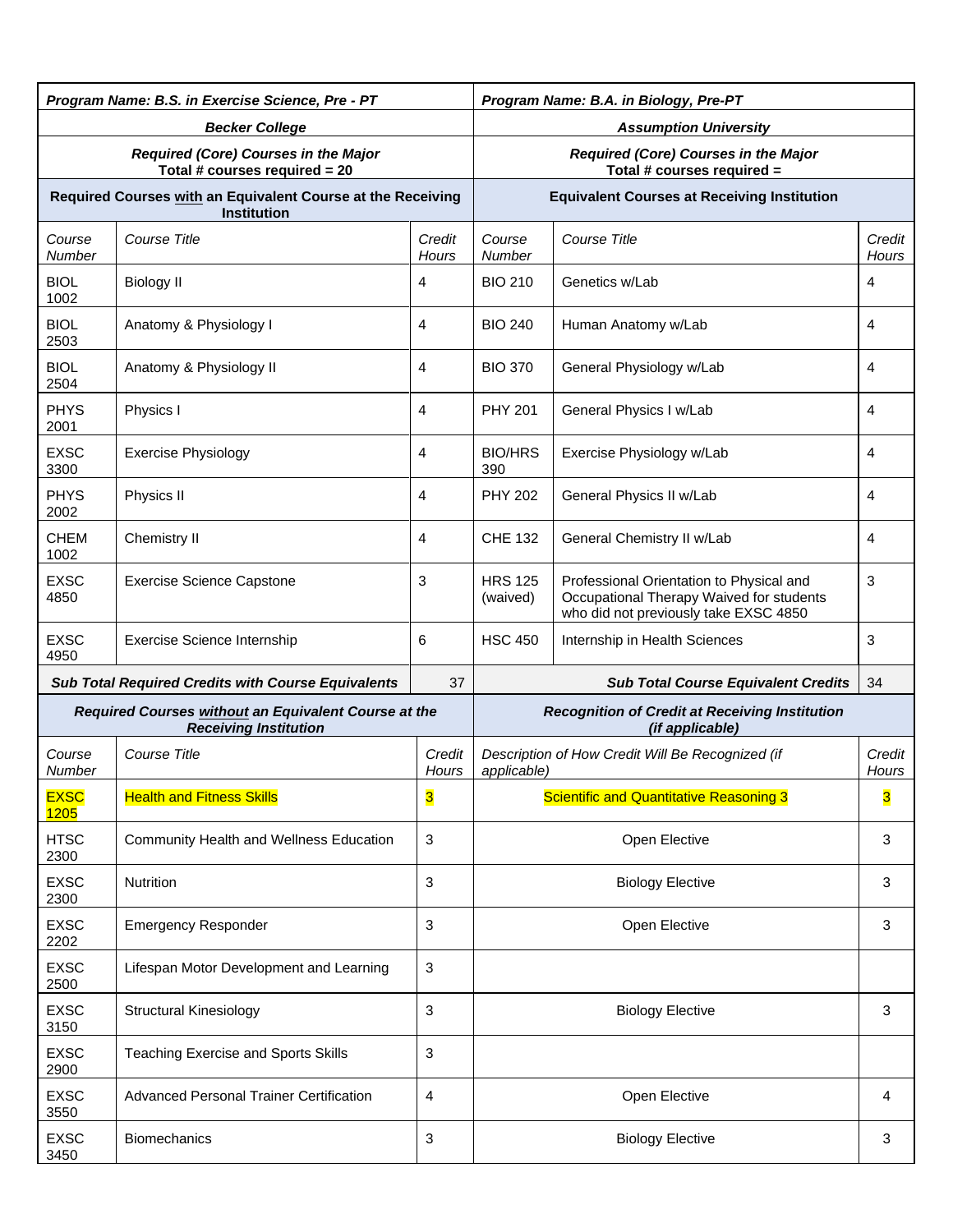| <b>EXSC</b><br>4800                                                                      | <b>Fitness</b>                 | Assessment and Prescription in Health and | $\overline{\mathbf{4}}$                                 | Scientific and Quantitative Reasoning 2                                                                              |                                                           |                                                     |    |                 |
|------------------------------------------------------------------------------------------|--------------------------------|-------------------------------------------|---------------------------------------------------------|----------------------------------------------------------------------------------------------------------------------|-----------------------------------------------------------|-----------------------------------------------------|----|-----------------|
| <b>EXSC</b><br>4150                                                                      |                                | Principles of Strength and Conditioning   | 3                                                       |                                                                                                                      |                                                           |                                                     |    |                 |
| Sub Total Required Credits without Course Equivalents                                    |                                | 36                                        |                                                         |                                                                                                                      | <b>Sub Total Recognized Non-Equivalent Course Credits</b> |                                                     | 26 |                 |
|                                                                                          |                                |                                           |                                                         | Additional Required Courses at the Receiving Institution                                                             |                                                           |                                                     |    |                 |
|                                                                                          |                                |                                           |                                                         | Course<br>Number                                                                                                     | Course Title                                              |                                                     |    | Credit<br>Hours |
|                                                                                          |                                |                                           |                                                         | <b>CHE 201</b>                                                                                                       | Organic Chemistry I w/Lab                                 |                                                     |    | 4               |
|                                                                                          |                                |                                           |                                                         | <b>CHE 202</b>                                                                                                       | Organic Chemistry II w/Lab                                |                                                     |    | 4               |
|                                                                                          |                                |                                           |                                                         | <b>BIO 360</b><br>or BIO<br>320 or<br><b>BIO 310</b><br>or BIO<br>430                                                | Organisms and the Environment                             |                                                     | 4  |                 |
|                                                                                          |                                |                                           |                                                         |                                                                                                                      |                                                           | 400-level Bio Elective                              |    | 4               |
|                                                                                          |                                |                                           |                                                         | <b>PSY 290</b>                                                                                                       |                                                           | Psychology of Development                           |    | 3               |
|                                                                                          |                                |                                           |                                                         |                                                                                                                      |                                                           |                                                     |    |                 |
|                                                                                          |                                |                                           |                                                         | <b>PSY 216</b>                                                                                                       |                                                           | Abnormal Psychology (recommended)                   |    | (3)             |
|                                                                                          |                                |                                           |                                                         |                                                                                                                      |                                                           |                                                     |    |                 |
|                                                                                          |                                |                                           |                                                         |                                                                                                                      |                                                           |                                                     |    |                 |
|                                                                                          |                                |                                           |                                                         |                                                                                                                      |                                                           | <b>Sub Total Additional Required Course Credits</b> |    | $22 - 25$       |
| Elective Courses (Total # courses required $= 0$ ) (attach list of<br>choices if needed) |                                |                                           |                                                         | <b>Elective Courses (Total # courses required = <math>\overline{0}</math>)</b> (attach list of<br>choices if needed) |                                                           |                                                     |    |                 |
| Open Electives                                                                           |                                |                                           | 9                                                       |                                                                                                                      |                                                           |                                                     |    |                 |
|                                                                                          |                                |                                           |                                                         |                                                                                                                      |                                                           |                                                     |    |                 |
|                                                                                          |                                |                                           |                                                         |                                                                                                                      |                                                           |                                                     |    |                 |
|                                                                                          |                                |                                           |                                                         |                                                                                                                      |                                                           |                                                     |    |                 |
|                                                                                          |                                |                                           |                                                         |                                                                                                                      |                                                           |                                                     |    |                 |
| <b>Sub Total Elective Credits</b>                                                        |                                | 9                                         | <b>Sub Total Elective Credits</b>                       |                                                                                                                      | $\mathbf{0}$                                              |                                                     |    |                 |
| <b>Distribution of General Education Requirements</b>                                    |                                |                                           | <b>Distribution of General Education</b>                |                                                                                                                      |                                                           |                                                     |    |                 |
| Attach List of General Education Offerings (Course<br>Numbers, Titles, and Credits)      |                                | # of Gen<br>Ed                            | <b>Requirements</b><br>Attach List of General Education |                                                                                                                      | # of Gen Ed                                               |                                                     |    |                 |
|                                                                                          |                                | Credits                                   | Offerings (Course Numbers, Titles, and<br>Credits)      |                                                                                                                      | Credits                                                   |                                                     |    |                 |
| Managing Transitions: Change as a Norm                                                   |                                | 3                                         | Person and Society 3                                    |                                                                                                                      | 3                                                         |                                                     |    |                 |
| Composition and the Agile Mindset                                                        |                                | 3                                         | 3<br>Core Seminar: ENG 130 English<br>Composition       |                                                                                                                      |                                                           |                                                     |    |                 |
| <b>Biology I</b>                                                                         |                                | 4                                         | BIO 160: Concepts in Biology w/Lab<br>4                 |                                                                                                                      |                                                           |                                                     |    |                 |
| Introduction to Psychology                                                               |                                | 3                                         | PSY 101: General Psychology<br>3                        |                                                                                                                      |                                                           |                                                     |    |                 |
| Introduction to Health and Exercise Science                                              |                                | 3                                         |                                                         | 3<br><b>Scientific and Quantitative Reasoning 1</b>                                                                  |                                                           |                                                     |    |                 |
|                                                                                          | College Algebra or Precalculus |                                           | 3                                                       |                                                                                                                      | 3<br>MAT 114: Elementary Functions                        |                                                     |    |                 |
|                                                                                          | Social Science Elective        |                                           | 3                                                       | SOC 121: Principles of Sociology<br>3                                                                                |                                                           |                                                     |    |                 |
| Humanities/Fine Arts Elective                                                            |                                | 6                                         | <b>Great Conversation 1: Second</b><br>6<br>Literature  |                                                                                                                      |                                                           |                                                     |    |                 |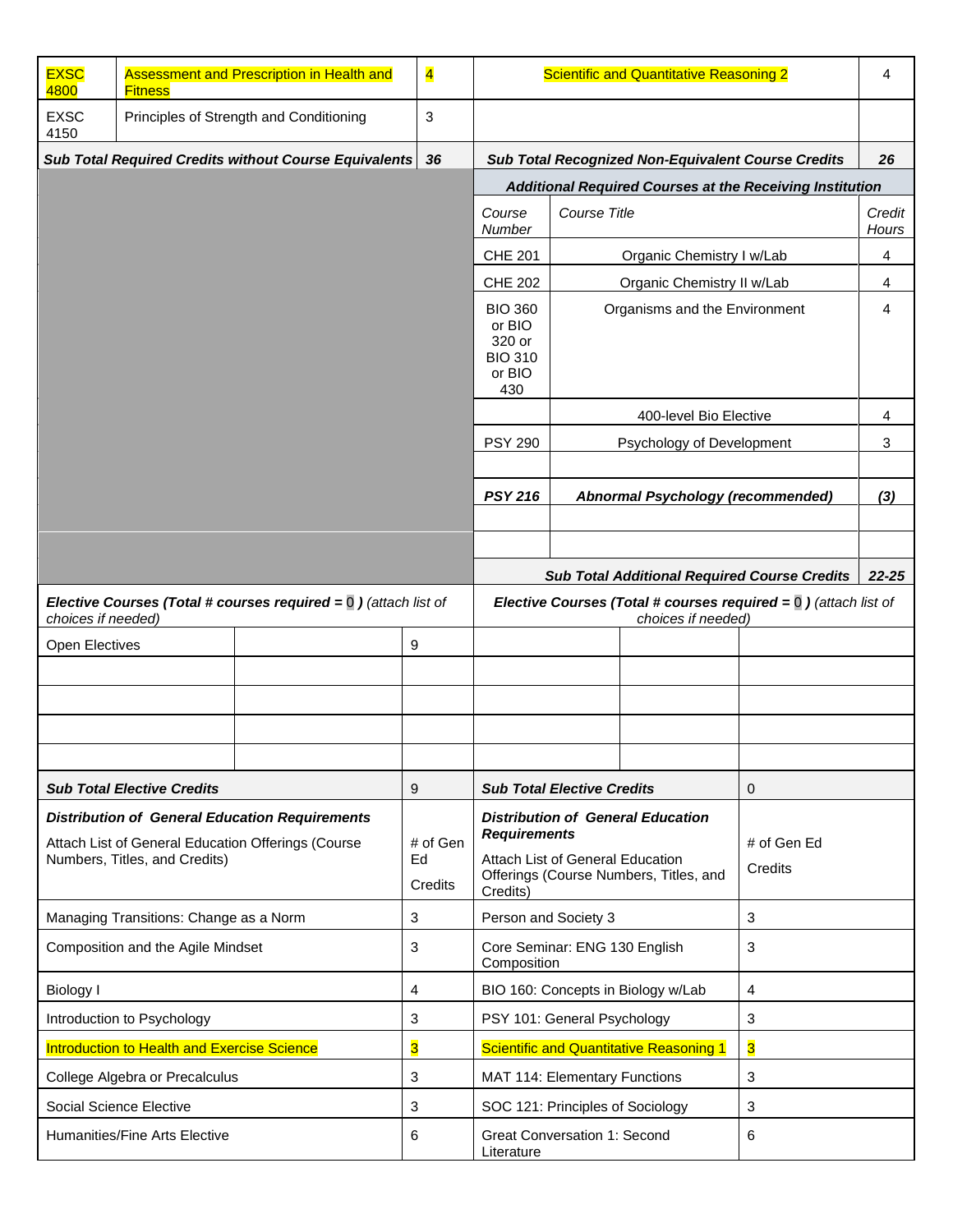|                                                              |     | Person and Society 1                                                 |         |
|--------------------------------------------------------------|-----|----------------------------------------------------------------------|---------|
| Writing about Literature                                     | 3   | Core Seminar: LTE 140 Introduction to<br>Literature                  | 3       |
| <b>Statistics</b>                                            | 3   | PSY 224: Statistics                                                  | 3       |
| Developing an Entrepreneurial Mindset                        | 3   |                                                                      |         |
| Chemistry I                                                  | 4   | CHE 131: General Chemistry I w/Lab                                   | 4       |
| <b>Sub Total General Education Credits</b>                   | 41  | <b>Sub Total General Education Credits</b>                           | 38      |
| <b>Curriculum Summary</b>                                    |     | <b>Curriculum Summary</b>                                            |         |
| Total credit hours required for degree                       | 122 | Total credit hours required for<br>degree                            | 120-123 |
| Prerequisite, Concentration or Other Requirements,<br>if any |     | <b>Prerequisite, Concentration or Other</b><br>Requirements, if any: |         |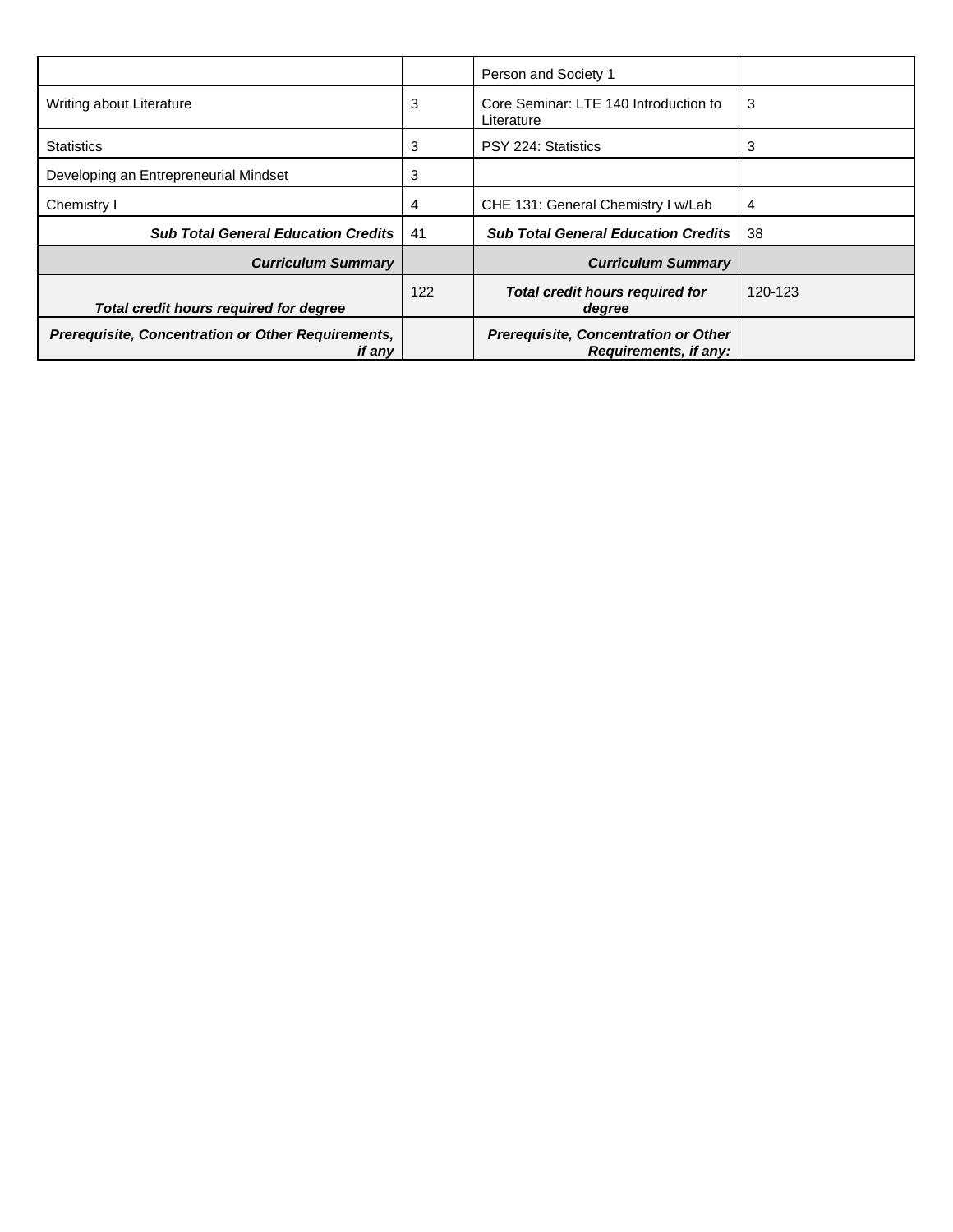| <b>Distribution of General Education Requirements</b><br>Attach List of General Education Offerings (Course<br>Numbers, Titles, and Credits) | # of<br>Gen Ed<br>Credits | <b>Distribution of General Education</b><br><b>Requirements</b><br>Attach List of General Education<br>Offerings (Course Numbers, Titles, and<br>Credits) | # of Gen Ed Credits |
|----------------------------------------------------------------------------------------------------------------------------------------------|---------------------------|-----------------------------------------------------------------------------------------------------------------------------------------------------------|---------------------|
| CORE-1001/CORE-1500 Managing<br><b>Transitions</b>                                                                                           | 3                         | Person and Society 3                                                                                                                                      | 3                   |
| <b>CORE-ENGL Composition and Agile</b><br>Mindset (English 1001)                                                                             | 3                         | Core Seminar: ENG130 English<br>Composition                                                                                                               | 3                   |
| CORE 3100 Developing an Entrepreneurial<br>Mindset                                                                                           | 3                         |                                                                                                                                                           |                     |
| <b>ENGL 1003 Writing about Literature</b>                                                                                                    | 3                         | Core Seminar: LTE 140 Introduction to<br>Literature                                                                                                       | 3                   |
| <b>HUMN Humanities Elective</b>                                                                                                              | 3                         | <b>Great Conversation 1: Second</b><br>Literature                                                                                                         | 3                   |
| Lab Science Elective                                                                                                                         | $\overline{4}$            | Scientific and Quantitative Reasoning 1                                                                                                                   | 4                   |
| <b>Science Elective</b>                                                                                                                      | 3                         | Scientific and Quantitative Reasoning 2                                                                                                                   | 3                   |
| <b>Social Science Elective</b>                                                                                                               | 3                         | Person and Society 1                                                                                                                                      | 3                   |
| <b>Social Science Elective</b>                                                                                                               | 3                         | Person and Society 2                                                                                                                                      | 3                   |
| PHIL1300 Informal Logic and Critical<br>Thinking                                                                                             | 3                         | Great Conversation 2: 3rd PHI<br>PHI 210 Logic                                                                                                            | 3                   |
| MATH 3305 Linear Algebra                                                                                                                     | 3                         | Scientific and Quantitative Reasoning 3:<br>MAT 203 Linear Algebra                                                                                        | 3                   |
| Pre-Calculus or Calculus II                                                                                                                  | 3                         | MAT 114 or MAT 118                                                                                                                                        | 3                   |
| MATH 2400 (counted above)                                                                                                                    | $\overline{0}$            |                                                                                                                                                           |                     |
| <b>Sub Total General Education Credits</b>                                                                                                   | 37                        | <b>Sub Total General Education Credits</b>                                                                                                                | 34                  |
| <b>Curriculum Summary</b>                                                                                                                    |                           | <b>Curriculum Summary</b>                                                                                                                                 |                     |
| Total credit hours required for degree                                                                                                       | 121                       | Total credit hours required for degree                                                                                                                    | 120                 |
| Prerequisite, Concentration or Other Requirements,<br>if any                                                                                 |                           | Prerequisite, Concentration or Other<br>Requirements, if any:                                                                                             |                     |

The above equivalences grant AU Core Credit for all Becker Core courses except for CORE 3100, Developing an Entrepreneurial Mindset. The courses below are the remaining Assumption University Core requirements not fulfilled by the equivalents above. These would be required of Becker students based on proximity to completion (120 credits), but in no case would they extend time to degree. Seniors would not face added requirements if they have completed Becker's general education curriculum. Juniors could be required to take a proportion of these requirements based on the extent to which they otherwise fit in their on-time degree programs. Those who matriculate at Assumption as sophomores would generally be expected to complete these courses in addition to the Becker core.

| PHI 100 Socrates and the Search for Truth |  |
|-------------------------------------------|--|
| PHI 15X Second Philosophy                 |  |
| THE 100 Introduction to Theology          |  |
| THE 15X Second Theology                   |  |